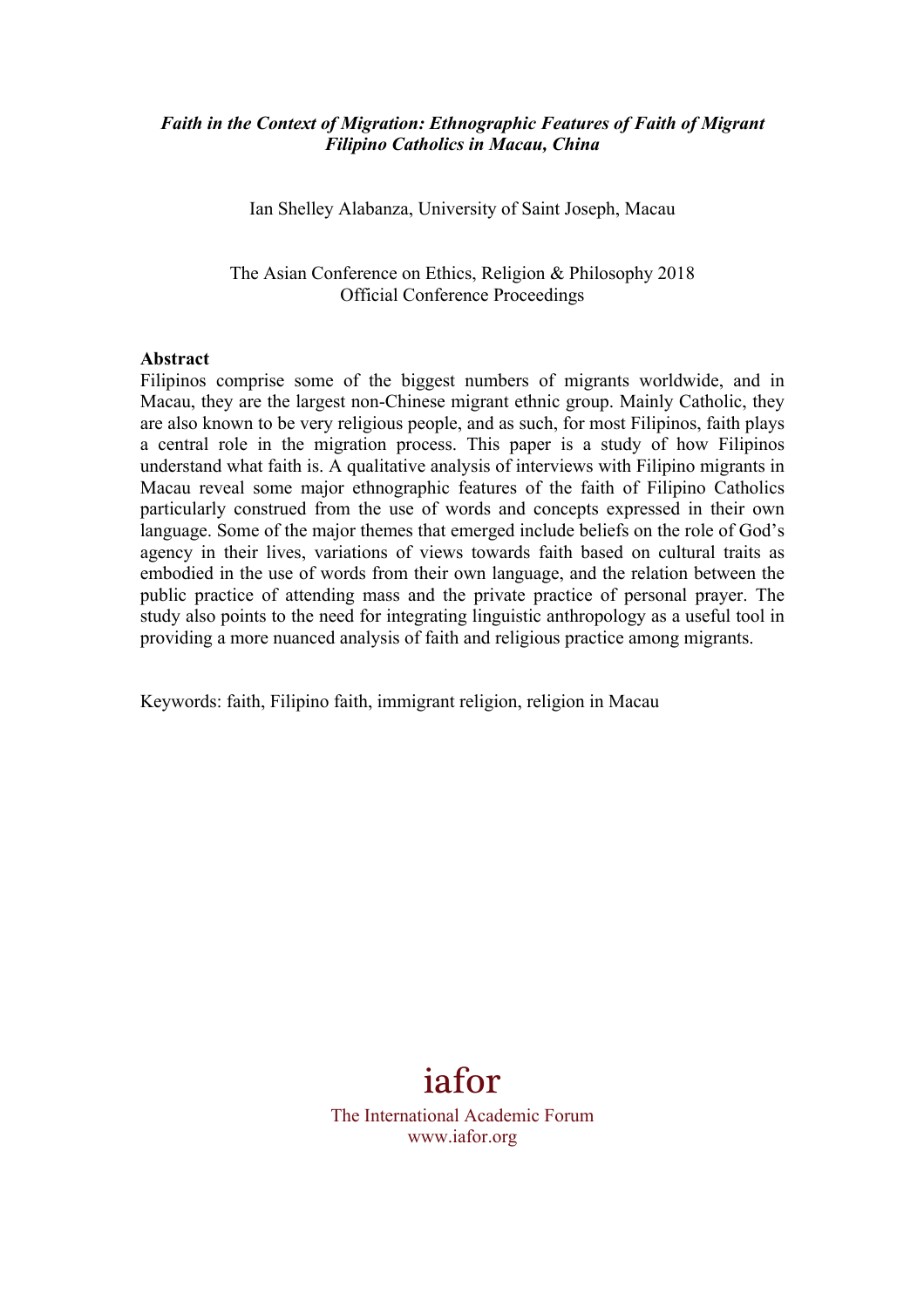## **Introduction**

The Philippines has a very big number of international migrants despite its relatively smaller population compared to huge sources of migrants such as China and India. In 2015 alone, there were over 5 million Filipino migrants, comprising the eighth largest source of international migrants in the world (UN DESA, 2016). A stock estimate of Filipinos residing overseas puts the number at over 10 million (Commission on Filipinos Overseas, 2013). All these numbers point to the significance of the migration phenomenon in the lives of the Filipino people such that it has been described as already characteristic of Filipino culture (Asis, 2006).

One of the most significant characteristics of the Filipino diaspora is that they are mostly religious. The Philippines could be considered to be essentially a religious society with almost 100 percent of the population reporting that they have a religious affiliation (NSO, 2014). Since they make up a significant portion of the world's Christians and at the same time being a top source of international migrants, Filipinos surely have the critical mass to affect significant demographic changes in relation to international migration.

Figures from the Macau government's Labour Affairs Bureau indicate that Filipinos comprise the second biggest number of non-resident workers in Macau, next only to those coming from Mainland China. As of January 2018, a total of 28,947 Filipinos were working in Macau with non-resident status (DSAL, 2017) which is almost 4 percent of Macau's entire population of 646,800 (Macao Yearbook, 2016). Filipino migrants comprise the biggest minority group in terms of ethnicity granting that Mainland Chinese working in Macau are not ethnically distinct from the locals of Macau.

A big majority of Christians in the Philippines are Roman Catholic, comprising about 80 percent of the total population of the country. Catholicism was first introduced to the Philippines by the Spanish in 1521 and with close to 500 years of history and tradition, it has become deeply embedded in Filipino culture and is one of the central features of Filipino identity. With the influx to Macau of migrants from the Philippines it is important to take into consideration that religion and the religiosity of people are areas of study that are significant and would have profound implications on the lives not only of the persons who undergo the process of migration, but also the society into which these migrants enter.

# **Methodology**

Data used in this paper came from semi-structured in-depth interviews with Filipino migrants in Macau. A total of 28 persons participated in the interviews and their ages ranged from 25 to 69 years old. Most of the interviewees were chosen randomly from Filipinos situated in public places. Interviewees should satisfy three criteria, that of being an ethnic Filipino, a Catholic, and working in Macau or at least is in Macau with the main aim of looking for work. In order to record the interviews, an iPhone was used for voice recording.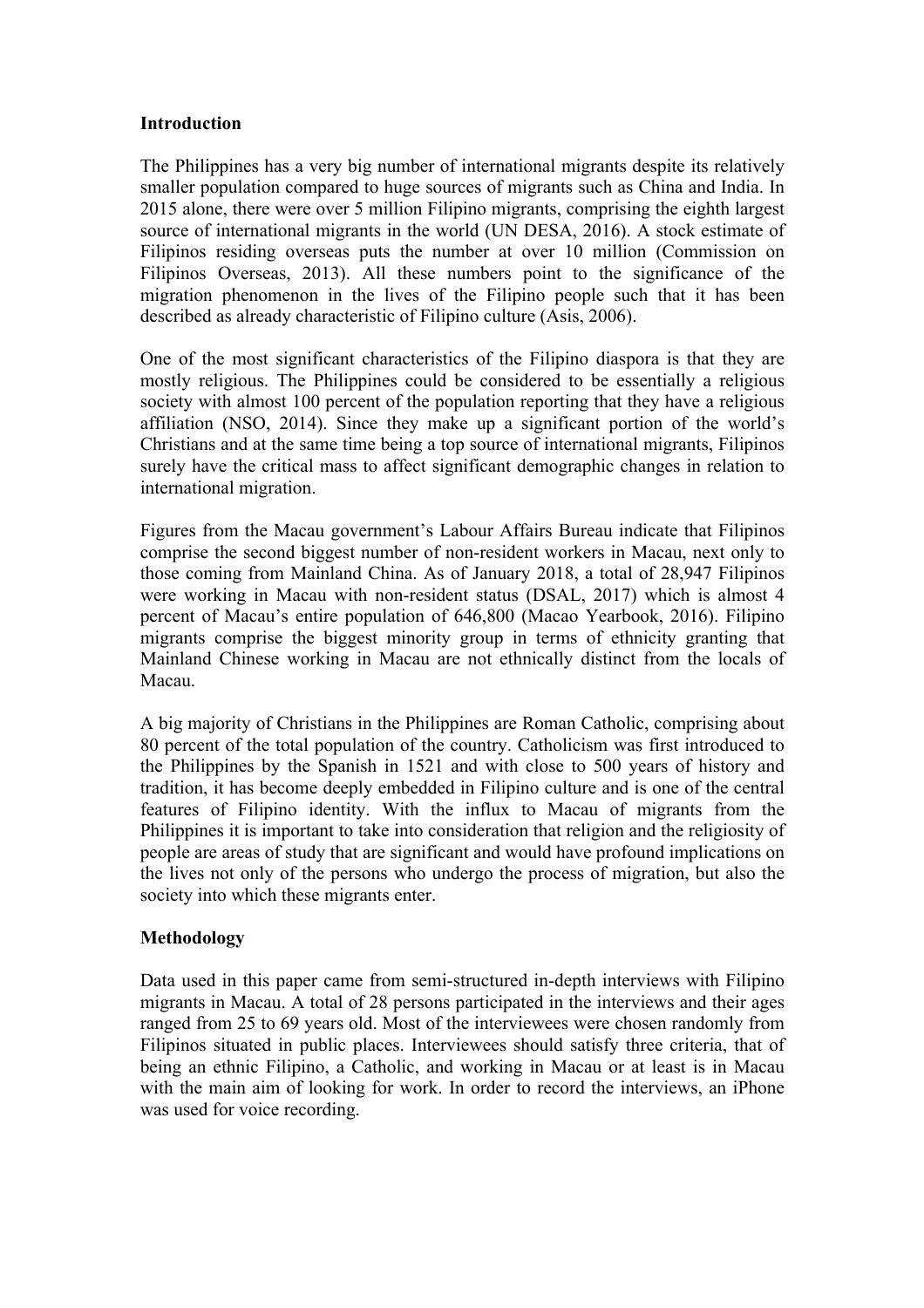Although there was essentially a core group of questions related to the research topic being asked, the interviews were conducted in a very flexible manner so as to allow a lot of room for story-telling. Interviewees were encouraged to proceed by relating their journey of migration and to see what they found to be significant and important in that experience particularly in relation to their faith.

The length of the interviews varied with the shortest being only twelve minutes in duration while the longest was 56 minutes. All interviews were conducted using the Filipino language. It was a conscious effort on the part of the researcher to conduct interviews in the native language of the subjects so as to establish rapport and also for ease of communication. The most obvious advantage of the use of the Filipino language was that it allowed for the expression of concepts and the use of words that themselves have also become central in the analysis done in this study.

The researcher transcribed the interviews by simultaneously translating them into English. The transcriptions were analyzed and coded and the most dominant concepts related to fate that emerged were collated to form major themes. These themes were explored and analyzed by way of content analysis and a combination of both phenomenological as well as grounded theory methods. Furthermore, some ethnological method of analysis (Spradley, 1979) was employed particularly through interpretation of interviewees' narratives (McCormack, 2000; Riessman, 1993). Such analysis was employed in the translation and interpretation of the cultural meaning of significant words used by the interviewees (Bradby, 2002; Inhetveen, 2012; Sheridan & Storch, 2009; Silverman, 2001; Temple & Young, 2004).

# **Variations of Fatalism vs Self-Determination**

The views that interviewees had towards the role that God plays in their life in terms of control or intervention varied. Some interviewees believe that an individual's life is already predestined and that one's life is really not under one's control while others viewed the occurrence of life events as the result or product of the individual's decisions and choices (Pepitone & Saffiotti, 1997; Risen & Gilovich, 2008; Shaffer, 1984; Young & Morris, 2004).

Religious affiliation contribute to whether individuals tend to be more inclined towards fatalism than on self-determination (Norenzayan & Lee, 2010; Young, Morris, Burrus, Krishnan, & Regmi, 2011). There is also variation in terms of degree of fatalistic belief among believers within a particular religion such as Christianity. Emphasis on teachings about the presence of a supernatural agent is a stronger determinant of fatalistic beliefs rather than ritualistic practices (Cohen, Siegel, & Rozin, 2003).

Cultural conditioning is also an important determinant of a person's belief in fatalism (Choi, Nisbett, & Norenzayan, 1999; Morris, Nisbett, & Peng, 1995) with strongly analytic cultures being less fatalistic than cultures that are strongly holistic. Despite this, the interviews have revealed that even among people who share the same culture and the same religious belief, there is not one singly view in terms of people's attributions of important events to either fate or self-determination.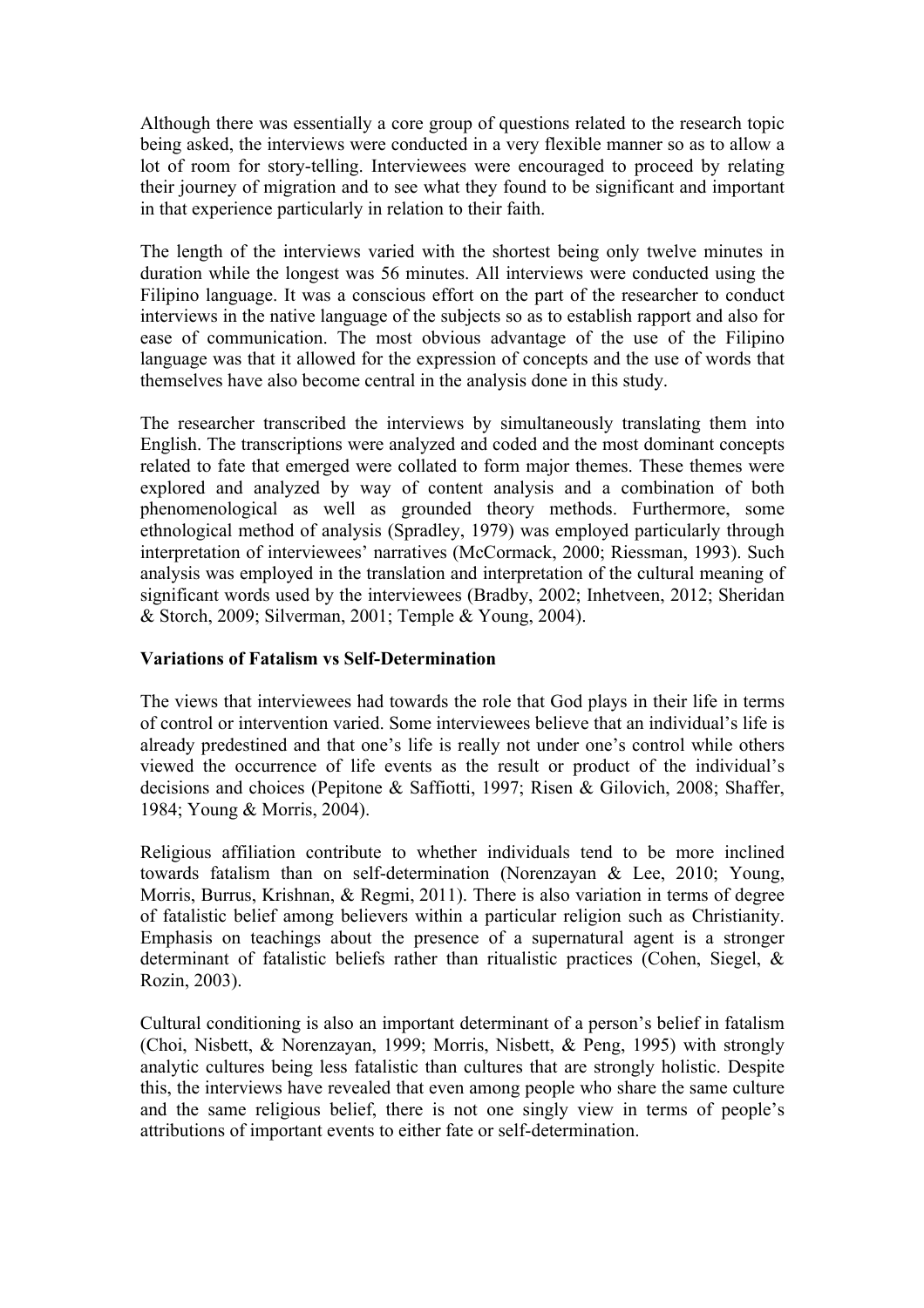# *Total Self-determination*

None of the interviewees had a totally self-deterministic attitude towards life. All of them conceded fate attributions to God and none of them expressed the view that life is totally within the control of the individual. This indicates that for the most part, Filipino Catholics believe that God's agency is active and determines or influences one's life direction.

# *Total Fatalism*

Some of the interviewees had strong convictions that events that transpired in their lives were not in their control but that they occurred because it was God's will. Both fortune and misfortune are not the result of one's own decisions or actions. There is the belief that whatever happens to one's life is all attributable to the handiwork of God. These occurrences are made possible because it is God's doing and the individual is just but a passive receiver of whatever it is that God intends or has preprogrammed for that particular person.

> First of all, everything is God's will. I would not have experienced any of these if they were not given by God because He's the one who knows what's going to happen. In a sense, I just follow. If something was to happen, it will happen if it was meant for it to happen to you. (Interviewee 19)

For some, such a realization comes about as a result of particularly significant experiences in life that to their minds was made possible not because of their own doing.

> … my separation with my first wife, perhaps it was preprogrammed. It's like a chapter in life. I don't think it was my own doing. I didn't ask, "Lord give me this kind of wife." She just came randomly. My second wife, I didn't ask, "Give me a wife like this." She just came randomly. So I can conclude that really our life, from the time of our birth, even when we are still in the womb, there already is a program meant for each of us. (Interviewee 07)

However, this kind of belief also reflects an attitude where the person is unconsciously not taking full responsibility especially for regrettable experiences that have occurred in the past. The person believes that it is God that has the say in what happens in that person's life and that the person is helpless and has no control over such events. Most of the time this is borne out of regret for some mistake committed in the past. In order to absolve oneself of responsibility for something that happened that someone otherwise would not have wanted to, they ascribe it to fate, destiny, or God's will.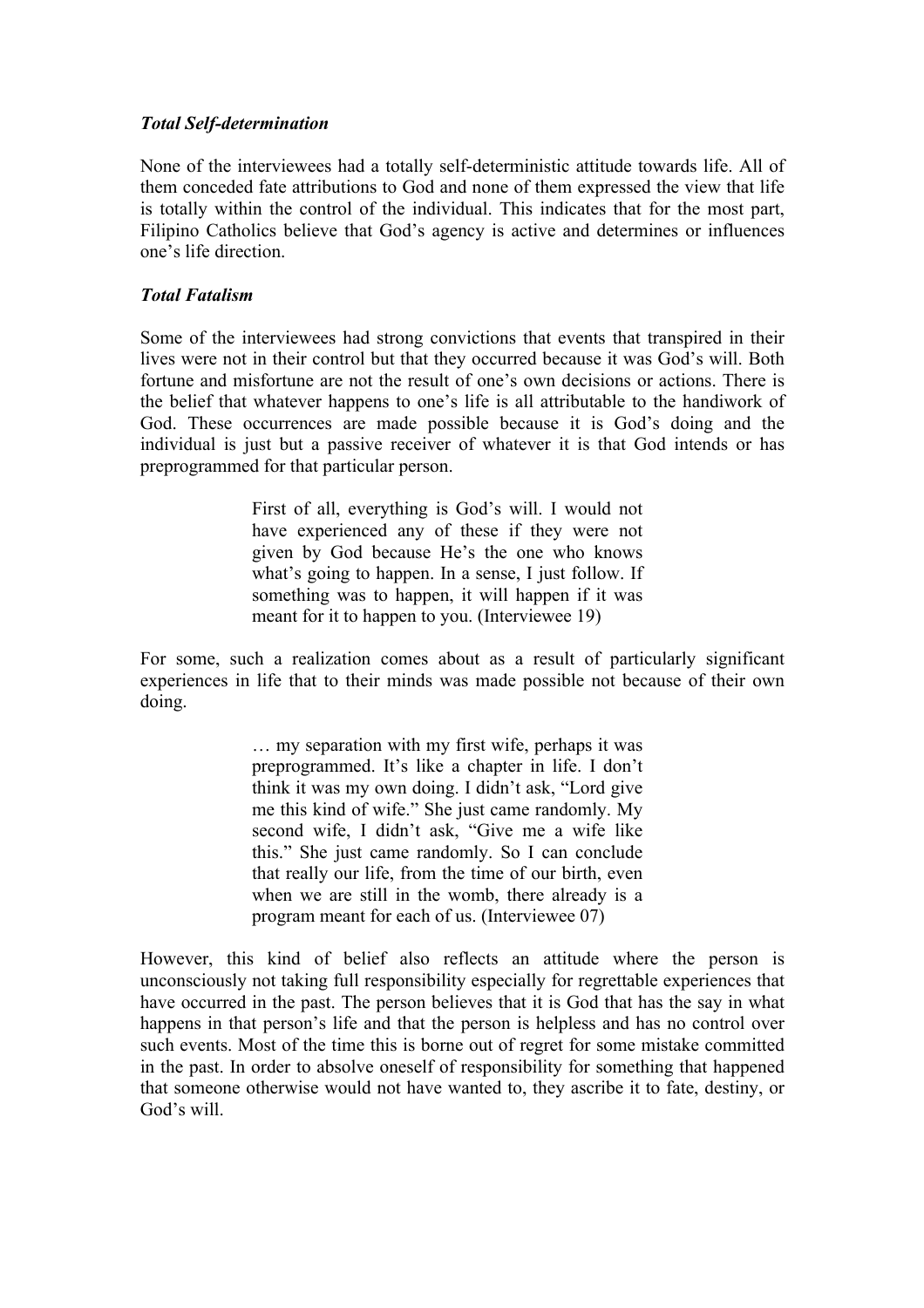It's fate. Destiny (*tadhana*). Because I do believe in that. Because in my previous experience, I was making my own destiny. However there occurred a 'lapse' (disruption in the supposed unfolding of things – referring to having a child out of wedlock). (Interviewee 23)

Such an attitude is also seen in cases where the person surrenders to God whatever the outcome, positive or negative, of certain efforts like looking for a job.

> I think that if it's really not for me, then we can't do anything about it. No matter how hard you work at getting a job, if it's not meant for you, right? If it's not your destiny then it's not. (Interviewee 16)

This view about life tries to understand the relationship between one's efforts or personal agency and that of the outcomes of such efforts (Yan & Gaier, 1994; Kray, George, Liljenquist, Galinsky, Tetlock, & Roese, 2010). In those times when wish fulfillment for a certain individual does not work out then this is rationalized by having a belief or understanding that it was not meant to be because it was not the will of God or it was not a part of God's plan for that particular individual (Malle, 1999). This can take the form of a feeling of surrender where someone can say, "Whatever your plan is for me, just do your will" (Interviewee 27). Or it can also take the form of a request for help from God that one's own plans or aspirations will be the same plan that God would have for that person (Au, Chiu, Chaturvedi, Mallorie, Viswanathan, Zhang, & Savani, 2011).

> Of course, you make your own destiny. God is there to guide you in a way that you will be able to know the path that you're supposed to take. Because you're the one who's doing it. It's like it's in God's… in a sense… For example, you want a sign… Still, you're the one who… It's like, "God please give me a sign." Right? Sometimes that's what we say. But still, it's you who's going to decide on it. You just ask for a sign from God. But in a way I'm still dependent on Him… Because when he gives you a sign… Like… "That's not right." So… you already know. You'll stop doing it because you already know that there's something better that will be given to you. Because… You know that? But it's still me who makes the decision. I don't need to blame him, "Oh this happened because…" I have nobody else to blame but myself. In a sense, it's a plus factor if some good blessing happens to you. You are thankful. God is there. It's like, whether it's bad or good, you're still thankful. Because you still learn something and no matter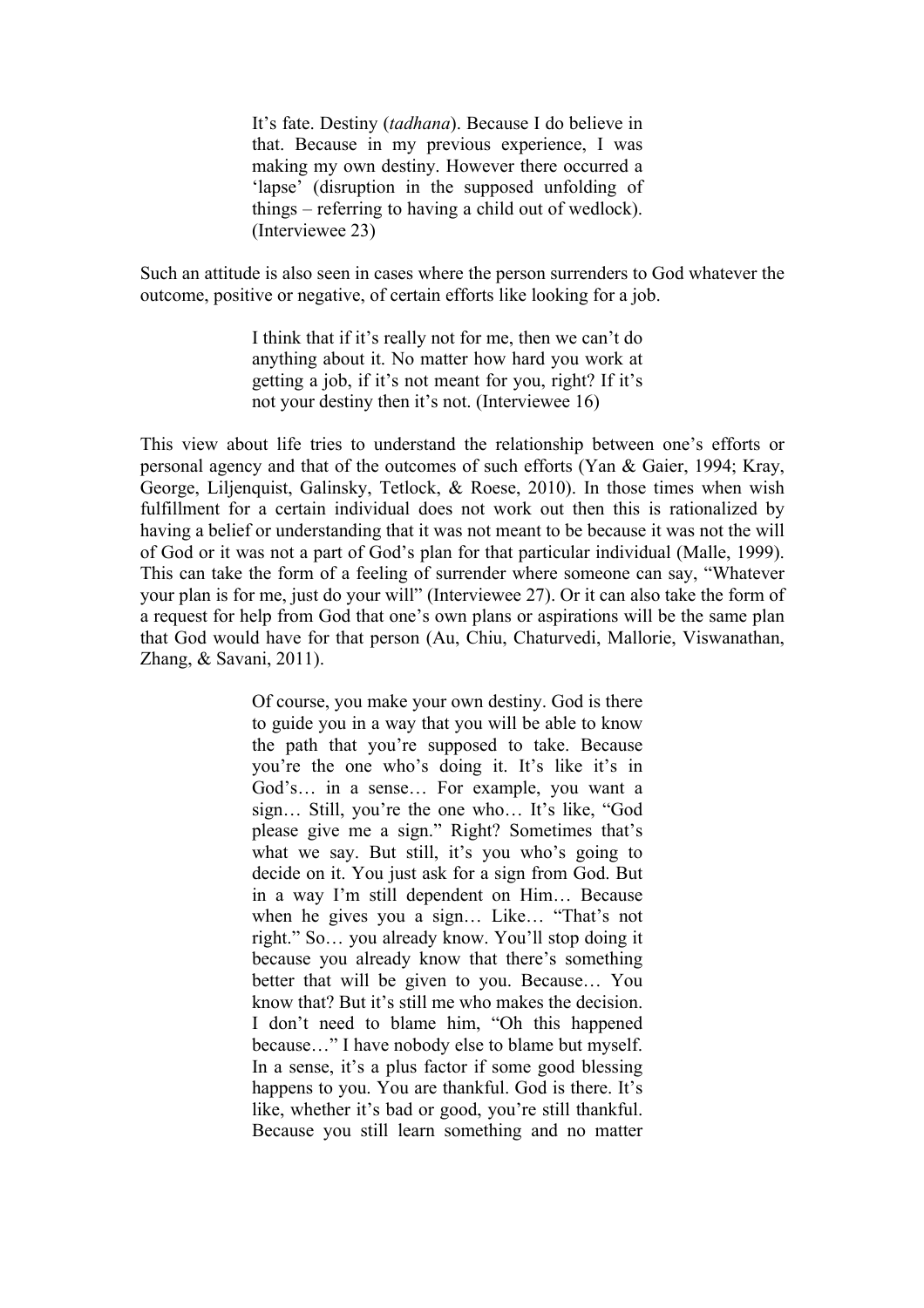what, God is still there to guide you. (Interviewee 26)

The relationship between the person's agency and God's agency progresses from initially being active (on the part of the person) and then later on being passive. At the beginning the person acts in a strongly deterministic way where it would seem that destiny is in the person's hands. As soon as that determination falters perhaps as a result of failure, then it turns into passiveness in the form of surrender to the will of God and this usually ensues after the fact that one's plans did not work out the way one wanted it to.

## *Shared Agency*

A third variation of the relationship between fatalism and self-determination that has come up from the interviews is one where God has a plan for the direction of a person's life but at the same time the individual also has control over one's destiny (Au, 2008; Au, Chiu, Zhang, Mallorie, Chaturvedi, Viswanathan, & Savani, 2011; Young & Morris, 2004). This is perhaps the most contradictory of these variations and yet it is a belief that was gleaned from several of the interviewees. One interviewee said:

> No matter how much action you take but if you don't ask God, if you don't approach God, everything you do will be useless. I was able to prove that. (Interviewee 27)

In this kind of belief there is a symbiosis between a person's own efforts at lifedirection and God's plans for that person. One believes that a life program is already laid out for that person and it is that person's responsibility to either figure out God's plan and fulfill it or find a way to reconcile one's efforts with the destiny that has been set out by God for that person. This would involve personal communication with God and it may also entail supplication for God's help normally through some kind of sign or message.

> For example, when you make a decision, of course you have to bring it up to God. You pray… to clear your mind. You ask for a sign. Sometimes, the sign that you ask for doesn't seem to come. But once you make a decision for yourself… sometimes… Isn't it, sometimes, after you have decided, it turns out to be okay. At other times, it's not. Perhaps that's your fate… that's what has been laid out for you. But still it depends on you… on how you work on it. Just as we say, "Mercy is of God; action is of people." (*Nasa Diyos ang awa, nasa tao ang gawa*.). (Interviewee 23)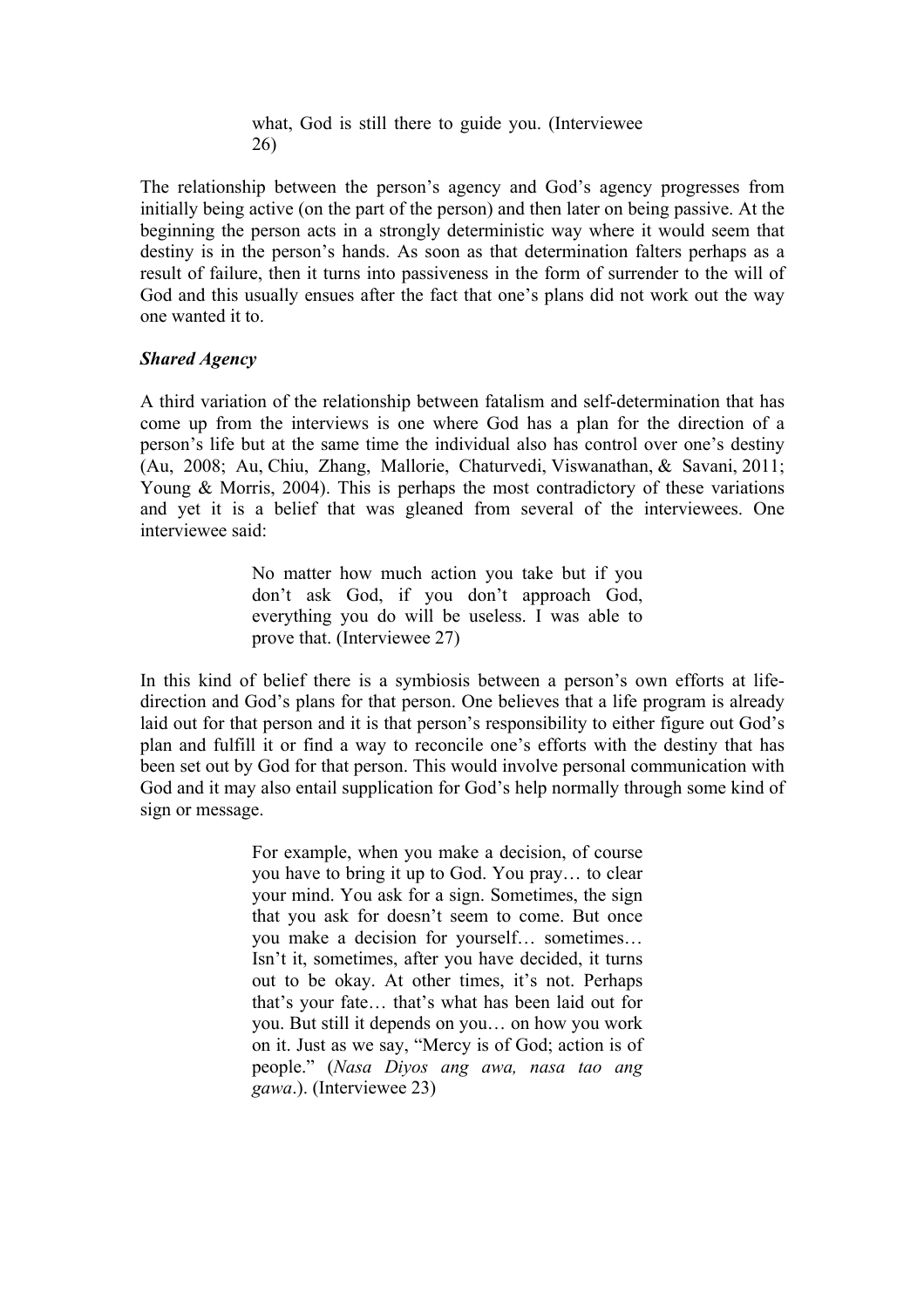The last sentence in the quote above (*Nasa Diyos ang awa, nasa tao ang gawa*) is a very popular proverb in the Philippines. Its English equivalent would be: Just do your best and God will do the rest. In this view, responsibility is on the shoulders of the individual whose best efforts are believed to be rewarded by God. A crucial nuance that can be noticed from this kind of belief is that it depends on the outcome of one's actions. If the wish is fulfilled then the person believes that it was made possible because of God's agency and therefore it is interpreted as God's will. However, if the expected results did not materialize despite one's best efforts, the person still interprets it as God's will but instead comes to the conclusion that God must have other plans for the person. Therefore, there is the belief that despite the person being the agent of action, one still operates within the bigger plan of God.

This shared agency between God and the individual can also take on a character wherein God's involvement is symbolic. The slight difference in nuance is that in this instance God's agency appears to be merely symbolic, as though God was just a passive observer who at the same time also serves as a guide to whom the person looks up to. The responsibility lies with the person and the person believes that destiny is in one's own hands. An example of this is a statement from one of the interviewees who said:

> Of course you make your own destiny. God is there to guide you in a way that you will be able to know the path that you're supposed to take. But you're the one acting on it. (Interviewee 14)

Since the themes related to God's role in the direction and outcome of one's life consistently came up in the narratives of interviewees as they related their experience of migration, it can be said that views regarding fatalism or self-determination are important elements in the faith of Filipinos. The next section looks at the more direct narrations of interviewees regarding how they view their faith.

# **Ethnographic Features of Filipino Faith**

This section discusses the different characteristics of faith that can be interpreted from the narratives of interviewees. There seemed to be as many different characteristics or versions of faith as there were interviewees. Nevertheless, some common features emerged that could be grouped together to constitute some of the major features of faith of Filipino migrants in Macau. The discussion about faith was obtained from interviewees by asking them to ascertain God's role in their experience and in the process of their migration.

# *Lightness of Being*

Directly related to the emotional experience associated with faith is a very particular or concrete narration of the experience which many of the interviewees described as "lightness of being." Interviewees who made reference to such an experience had one thing in common and that is all of them used the Filipino word *gaán* which literally translates to English as "light" or "not heavy." For Filipinos, when it comes to the experience of the spiritual, there seems to be always a reference to the feeling of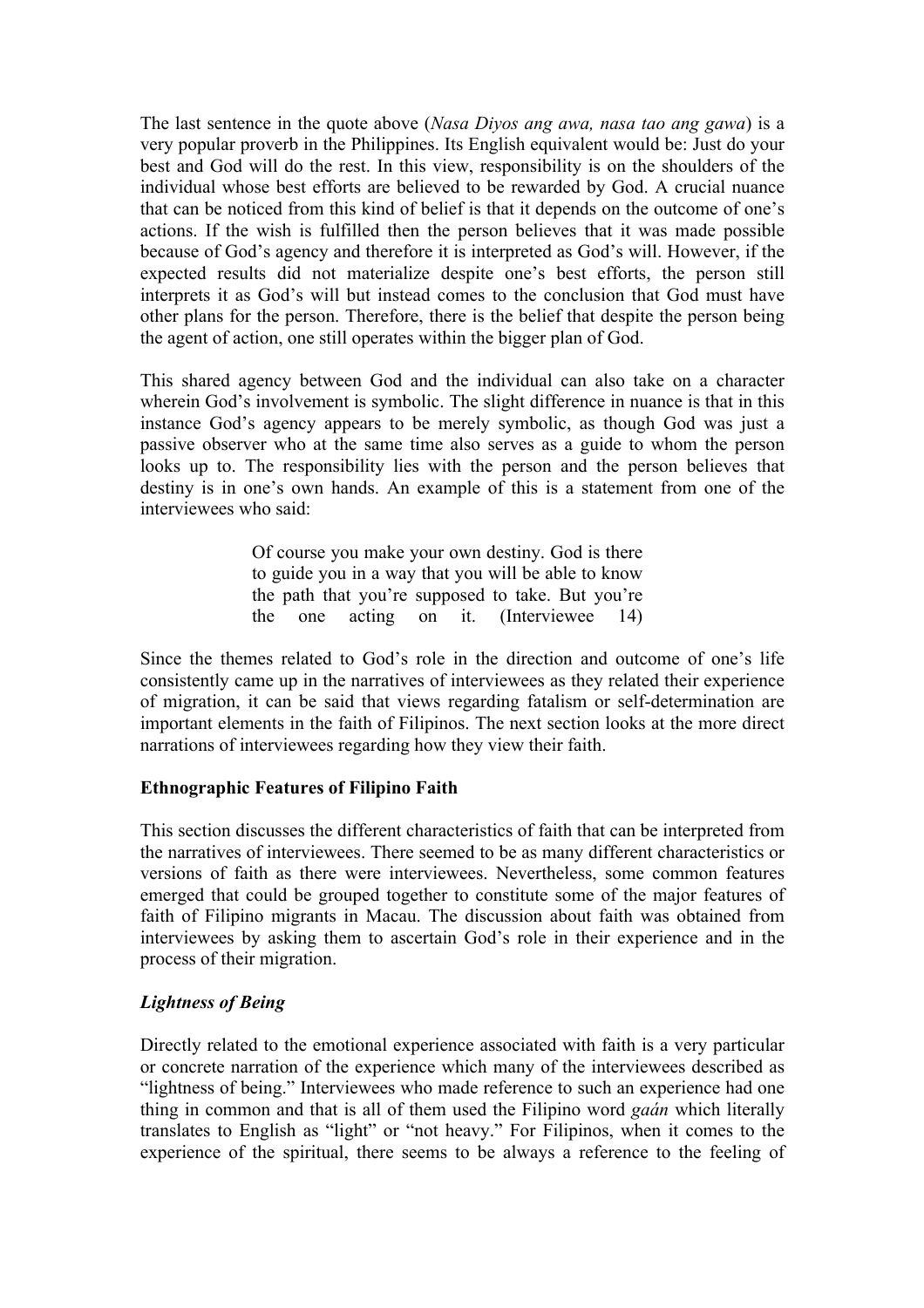"lightness" as when one interviewee said, "When I go to mass I feel energized. My body feels light" (Interviewee 6).

This is also expressed in such phrases as *napakagaan ng pakiramdam*, meaning "It's such a feeling of lightness."

> It feels very very light (*napakagaán*). Especially when you break into tears, it feels like God is very close to you.... You feel heavy-hearted (*mabigat ang loób*) when you have not gone to church. It feels light when you go to mass. The feeling is very light (*ang gaán ng pakiramdam*). (Interviewee 20)

> Even if I'm very tired, I just pray and my tiredness disappears. My feeling becomes lighter (*gumagaán ang pakiramdam ko*). Because of my faith in God, I pray, even in small matters, even when I'm tired, I just pray a little, I close my eyes, I sit down, and then a little later I already feel better no matter how tiring it is to work. That's how important my faith is to me. (Interviewee 4)

This is the common self-report of interviewees when they describe their experience after praying or after going to mass. This experience is also often compared to the opposite feeling of "heaviness." In the Filipino language the literal translation is *kabigátan* which comes from the word *bigát*, meaning "heavy." Whenever heaviness is used to describe some kind of feeling, the phrase normally used is *kabigátan ng loob* or literally translated as "heaviness of one's inner being."

> Whenever I feel down and heavy (*mabigát ang loób*). I go to church….. As long as I feel down and heavy, I would kneel down… and when I have sinned. (Interviewee 7)

The word *loób* is itself very rich in meaning. *Loób* literally means "inside." Filipinos refer to the word and use it to describe the workings of one's interior life. However it is also commonly used in ordinary conversations that relate to social relationships since *loób* is a concept that is central to Filipino values and culture (Alejo, 1990; de Mesa, 1986; Jocano 1997; Lacaba, 1974; Miranda, 1989).

The closest translation of *kabigátan ng loób* in English is "heaviness of heart." From this English translation it can be understood that it refers to some kind of feeling of being emotionally or spiritually burdened. Interviewees have narrated that they feel this sort of internal heaviness whenever they are not able to attend mass. So when they claim that they experience lightness of being after going to mass or during moments of intimate prayer with God, what they seem to experience is some kind of unburdening that is made possible after communicating with a powerful other. However, when interviewees described a lightness of being, most of them did so not in reference to some problem that bothers them. Even when the person was not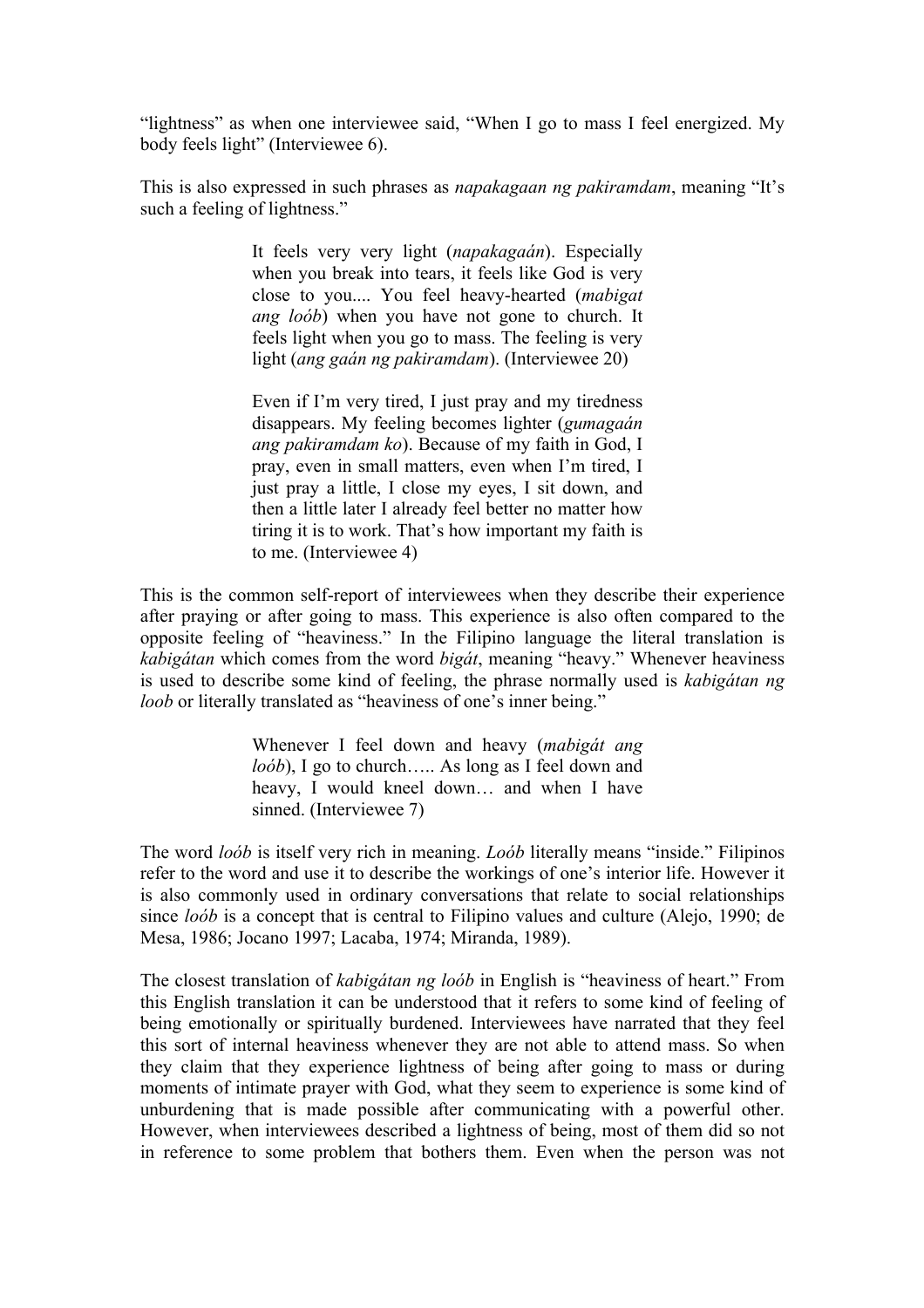burdened by some problem or difficulty the experience of lightness of being is still there. One interviewee describes it by saying:

> Interviewer: How important to you is going to mass? Is it important to you? What does it bring you?

> Interviewee 3: Peace of mind. After the mass I feel light. Even if it's only for an hour, it feels like you're in a quiet place. Although there are many distractions, people talking, crying children, but you only need to focus. If you need to close your eyes so that you don't get distracted, I would do that just to be able to attain what I want when I go to mass. (Interviewee 8)

# *Faith as Fear of God*

One of the most common phrases that came up in the interviews whenever Filipinos refer to faith is *tákot sa Diyos* or literally "fear of God." As can be clearly understood from these very words, this is an understanding of faith wherein God is viewed as an authoritarian figure who is feared. The main fear associated with this belief is the fear of punishment. This fear of punishment comes from the belief that any wrongdoing will receive a corresponding punishment from God. This kind of faith is therefore directly related to moral behavior particularly in terms of one's relationship with others.

> If you have no faith, or fear of God (*tákot sa Diyos*), of course you'll end up doing wrong to others. Right? That's why you need to have faith. (Interviewee 26)

This seems to be the simplest kind of faith that has been shown by interviewees who referred to it. It could also be described as very basic or visceral. The conception and understanding is fairly straightforward since it involves an authoritarian figure (God) that watches a person's actions and that person is liable to God even though one's wrongdoings are committed against fellow humans. Similarly, having the fear of God can also be seen as a guide for proper moral behavior particularly in terms of one's relationship with others. The absence of the fear of God is likened to having no moral guide.

> It's like falling into the abyss of vices. You no longer have anything to hold on to because you no longer have any fear of God (*tákot sa Diyos*). In a way, you will find yourself going back again and again to what is undesirable. Right? In a way there's nobody guiding (*gumágabay*) you anymore. (Interviewee 20)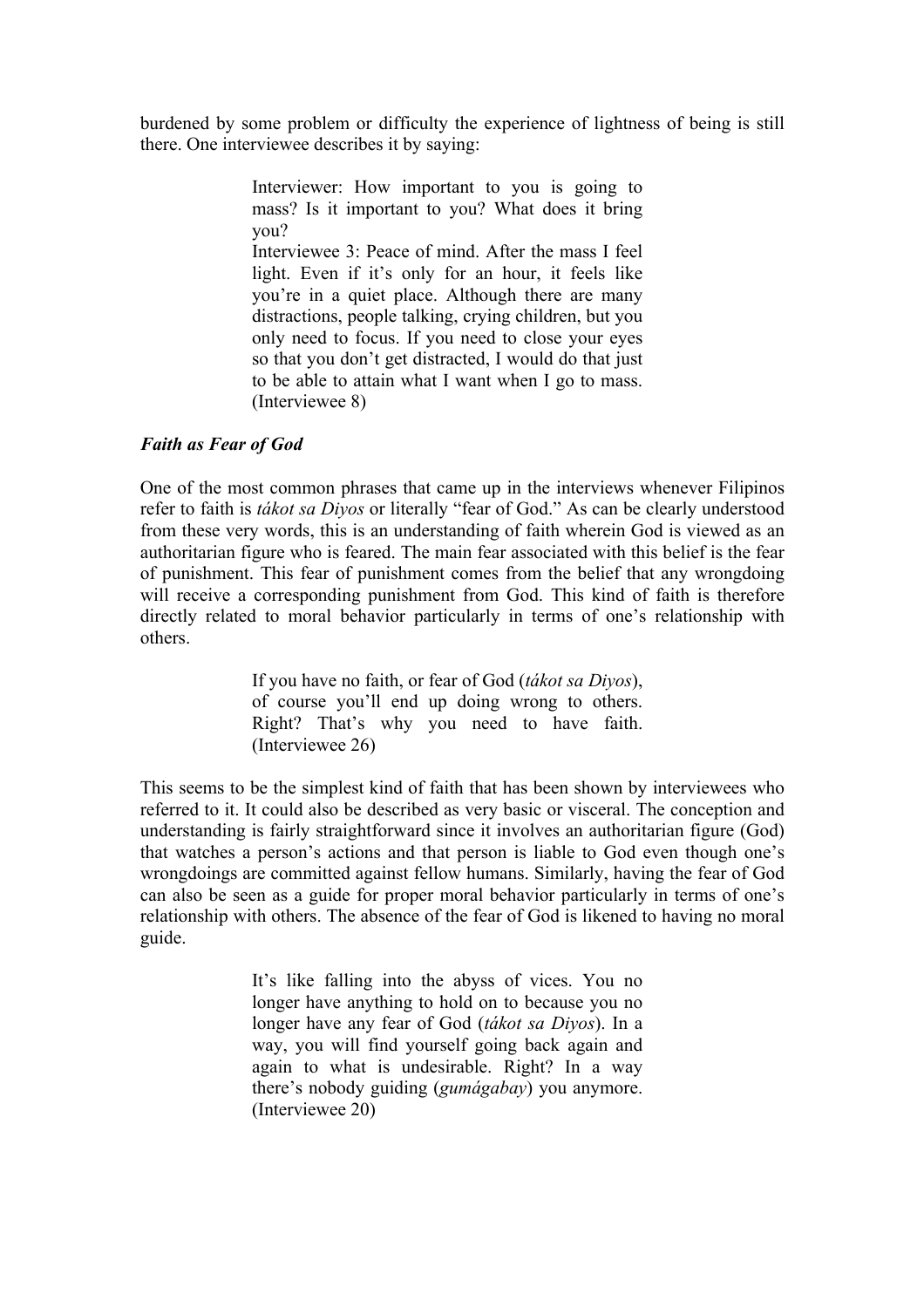This perspective of faith in some cases is regarded as very basic and essential that having fear of God alone is seen as sufficient and can excuse someone from observing other ritual obligations such as going to mass.

> Yes I pray. In the morning I give thanks to God. At night I say, "Thank you." I say, "Good night" (to God). But I'm more into faith. It's like, as long as I don't do anything wrong… You are God-fearing (*may tákot sa Diyos*) but it's just that you don't go to church. But it's much more of… for me… that I'm God-fearing (*may tákot sa Diyos*), I'm helpful to my fellows (kápwa). (Interviewee 17)

The quote above merges together the socio-moral underpinnings of fear of God while at the same time linking it to personal prayer or spirituality such that in the opinion of the interviewee, not going to mass is made up for by having fear of God. This is also seen in this quote from another interviewee when asked how religious his family of origin was.

> Interviewer: How religious is your family? Interviewee 14: Sometimes my father, he doesn't go to church but he has a fear of God (tákot sa Diyos).

#### *Faith as Holding on to God*

A feature of Filipino faith that was prominent in the interviews is one in which God is considered to be the only lifeline of the person. When asked about what their religion or their faith meant to them especially with the thought that they were migrant workers, many interviewees expressed that faith was the only thing that they can hold on to because they have nothing else. The way by which they expressed this was through the use of words such as *kinakapítan* (something to hold on to), *kakampí* (supporter/on the same side or team), and *sandálan* (something to lean on). When asked what their faith meant to them or the importance of prayer in their life, below were some of the responses of some interviewees.

> That's your only support (*kakampí*)—prayer and God. There is no one else that you can call upon but only Him. (Interviewee 11)

> I especially requested to have Sunday as my day off because that (the mass) was what I held on to (*kinapítan*) in the span of two years. It was what I held on to (*Iyon ang kinapítan ko*). (Interviewee 19)

> When you have a problem especially being an OFW (overseas Filipino worker), it's very difficult. That's the only thing that you can lean on to (*sandálan*) prayer. (Interviewee 20)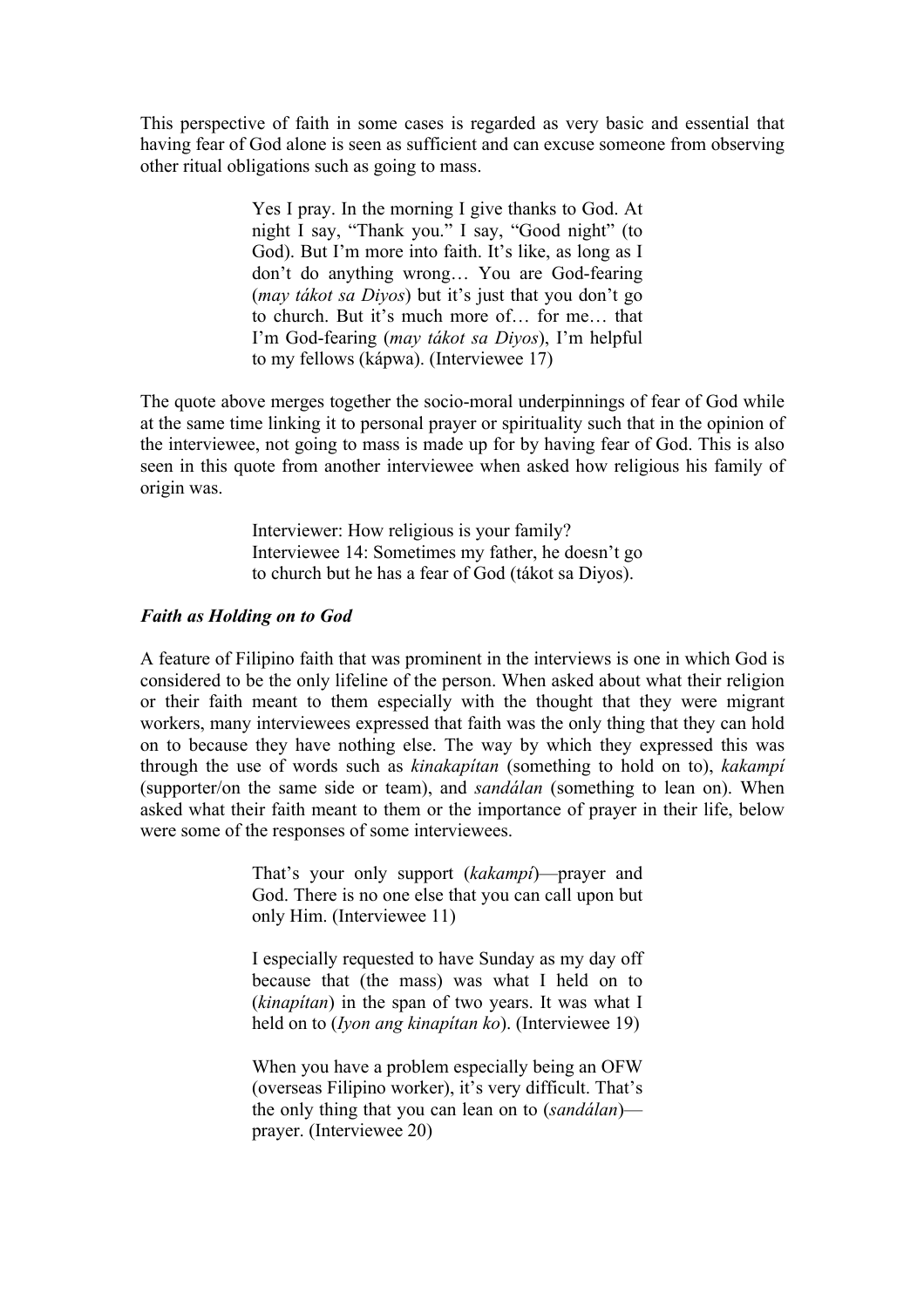I did not have anything to hold on to (*kinakapítan*). I had no family. There was nobody I could lean on to (*sandálan*) except God. (Interviewee 24)

Also when asked what they think would happen to them if prayer was taken away from them completely, the common response was one of imagined despair where everything about life would seem to have lost all meaning or purpose or that life would be incomplete.

> Interviewer: What if prayer was taken away from your life? Interviewee 20: That would be it. Interviewee 22: That would be it. Everything would be gone

> Interviewer: What do you mean by "that's it"? Interviewee 21: You wouldn't have any value in this world.

> Interviewee 20: You're spent (*lustay ka na*). In a sense, you're headed for something that's not good because you don't have… you have nothing to hold on to (*wala ka nang kinakapítan*).

Interviewer: What does being "spent" (*lustay*) mean? Interviewee 20: You're spent. You lose your support (*wala ka nang kakampí*) anymore. Interviewee 21: It's like splurging and losing everything.

The interviewees' use of the word *kinakapítan* is associated with a vivid metaphor. The root word is *kápit* which means to hold on to something so as to maintain one's balance for instance or to prevent someone from falling, drowning, or being left behind. There is even a commonly used Filipino maxim that says *kápit sa patalím* or "holding on to a blade or a sharp-edged object" (or knife). This phrase is used to describe somebody in a very desperate situation, so desperate that one would even go to the extreme of holding on to a knife if only not to fall down. The word *kápit* then has something to do with one's hand holding on to something. Therefore, when it comes to a person's faith, the use of the word *kápit* is directly associated with holding on to the hand of God for dear life.

#### *Faith as Source of Strength*

Similar to the view of faith as holding on to God is the understanding of faith as a source of strength. This becomes especially significant with the situation of being a migrant.

> Here in Macau? It's only God who I have… Well, it's because even if your family is there for you, God is the only one who can give you strength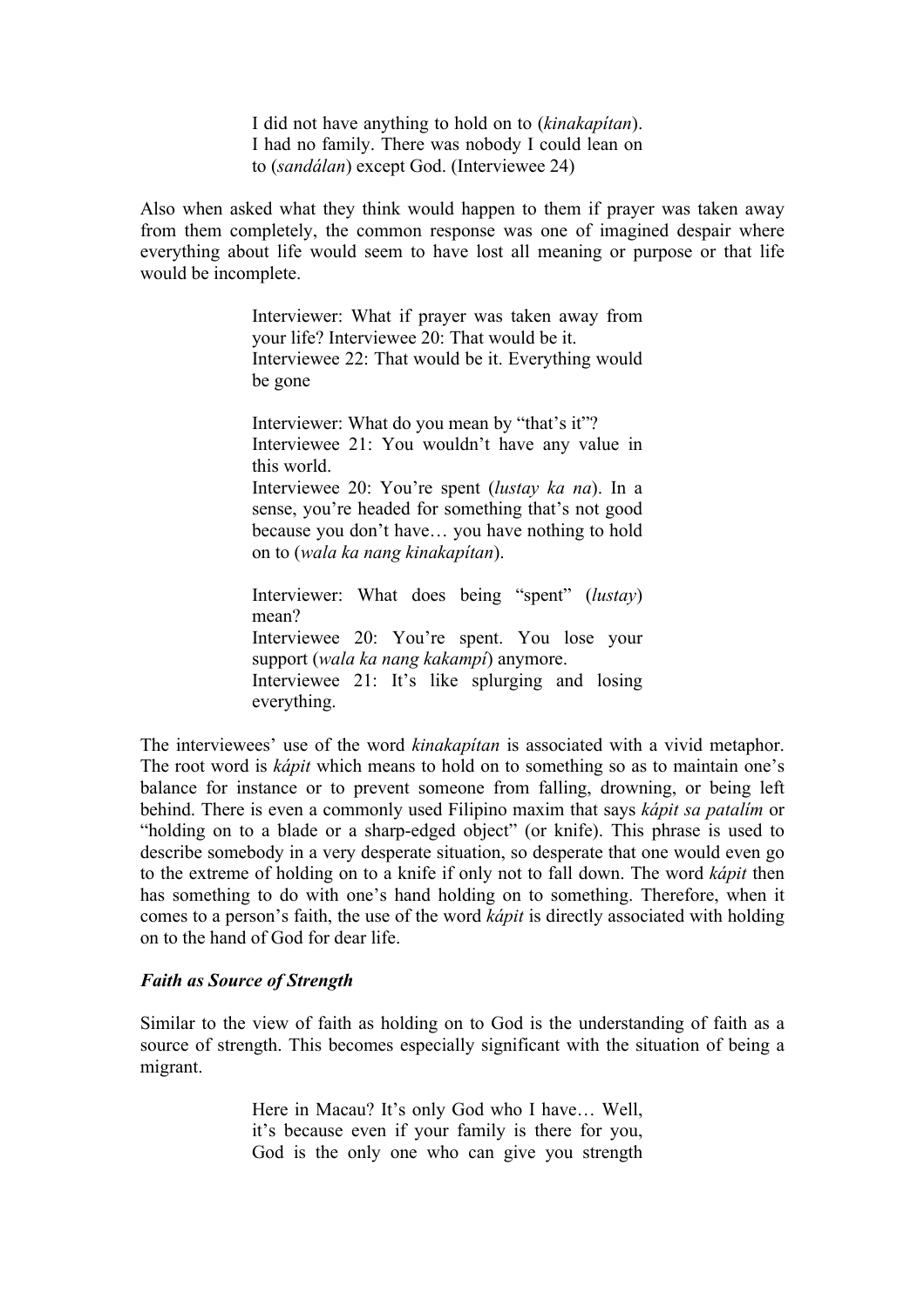(*lakás*), like inner strength (*lakás ng loób*). Right? …. It's the strength (*lakás*). It is what gives you strength (*lakás*). (Interviewee 2)

Faith is very important. Because it gives strength (*lakás*) and in the things that we face everyday, if God is not there, if the one up there is not there, perhaps we would also not be here. (Interviewee 4)

Although these answers were in response to a question that directly referred to what they thought about their faith, there was a natural association of faith with God himself and the attribution that God was a source of strength. The strength that they refer to is both in the form of will and energy. It is physical in the sense that it provides them a burst of physical energy. It is also psychological in that it gives them a sense of motivation and it is also spiritual which explains why it is also closely related to inner strength (*lakás ng loób*) which gives them the will to carry on.

#### *Prayer as Foundation of Faith in the Migration Experience*

A very interesting point that has reverberated through all the interviews was that it seemed as though there is a minimal criterion held in the mind of the migrant so as to give the person incentive to consider oneself as religious. This is most obviously played out in the understanding of the Filipino Catholic migrant's view of and attitude towards prayer and comparing it with attending mass or the eucharist.

> Interviewer: What makes you say that you are religious?

> Interviewee 27: …. Even if you don't go to mass… as long as you remember God…through prayer… even if your prayer is not that lengthy as long as it comes from your heart. (Interviewee 27)

> Interviewee 26: I'm not a regular churchgoer. But I pray at home.

> Interviewer: Why do you think are you more comfortable at home than going to church?

> Interviewee 26: Because sometimes going to church seems like it's just for show. Yes, you go to church but you have a bad attitude. So what's the purpose of hearing the word of God and yet outside you treat people badly. So it's just like you're a hypocrite. You pretend that you're holy but you misbehave. So even if somebody is not a regular churchgoer but knows good deeds and does good to others then that's better than someone who goes to mass regularly but maltreats others.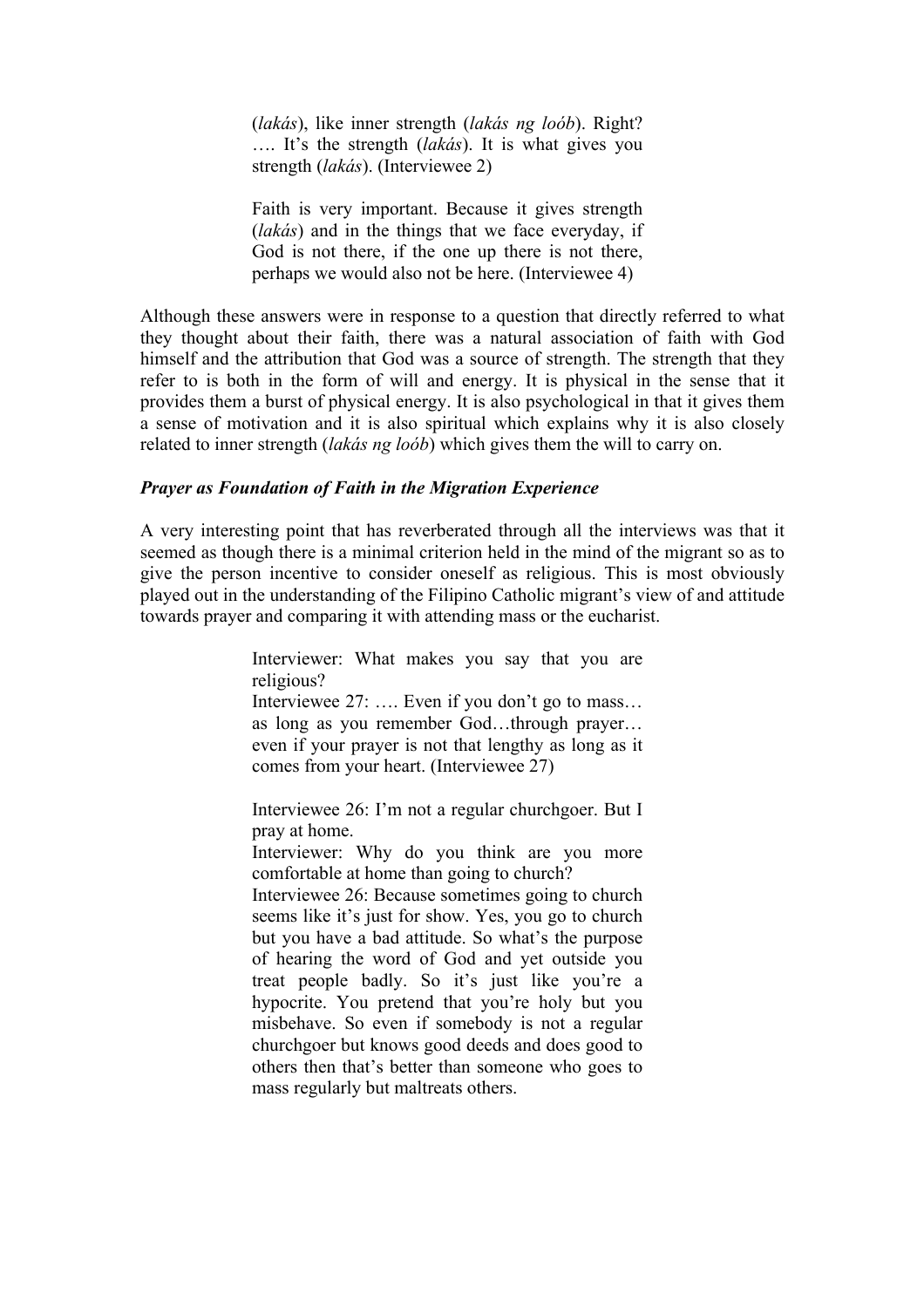I'm not the type of person who goes to mass. Me, I would go to mass only when I really want to. It's not easy when I just get invited (by others to go to mass) when it's not of my free will. But for every day that God made, before I go to bed, before I go to work, before I eat… I pray. It doesn't matter where I am. I just stay quiet, I just pray. (Interviewee 4)

The practice of going to mass is something that is characteristic of the Catholic faith and is essential in one's conception of a Catholic identity. There seems to be a view wherein the mass can be relegated to the public sphere of religiosity and therefore it is more of an external facet of that religiosity.

> Many people (Filipinos) go to mass because you see that the church is always full whenever you go to church. Wherever you go you see many people in church. But I'm not so sure if once they leave the church whether they bring with them whatever lesson they learned inside the church because people are busy. (Interviewee 11)

This external understanding of one's religiosity is contrasted with the internal practice of faith which most of the interviewees considered to be much more important. There is a perception that personal prayer is that minimal criteria for being a person of faith. Even if one did not pay a visit to the church, for as long as the person maintained communication with God through prayer, then one could consider oneself to be faithful because therein lies the locus of faith.

> As for me I say, Lord, just take care of everything. Even if I don't go to mass. God is always there. Right? You already know that, it's in the heart, right? It's in the heart. Because there are people who keep going to mass but it's just nothing. So better just pray by yourself, right? Is that right or not? Because that's the way with us. Just for me, that's my belief. I'd rather pray on my own at least He (God) knows that I still (have faith in Him)… because even if I do not go to mass at least I still have communication with Him. (Interviewee 25)

> For me, although it's required to go to mass and you have to go to church especially on Sundays, of course you don't have to forget your personal prayer because that's your communication with God. (Interviewee 24)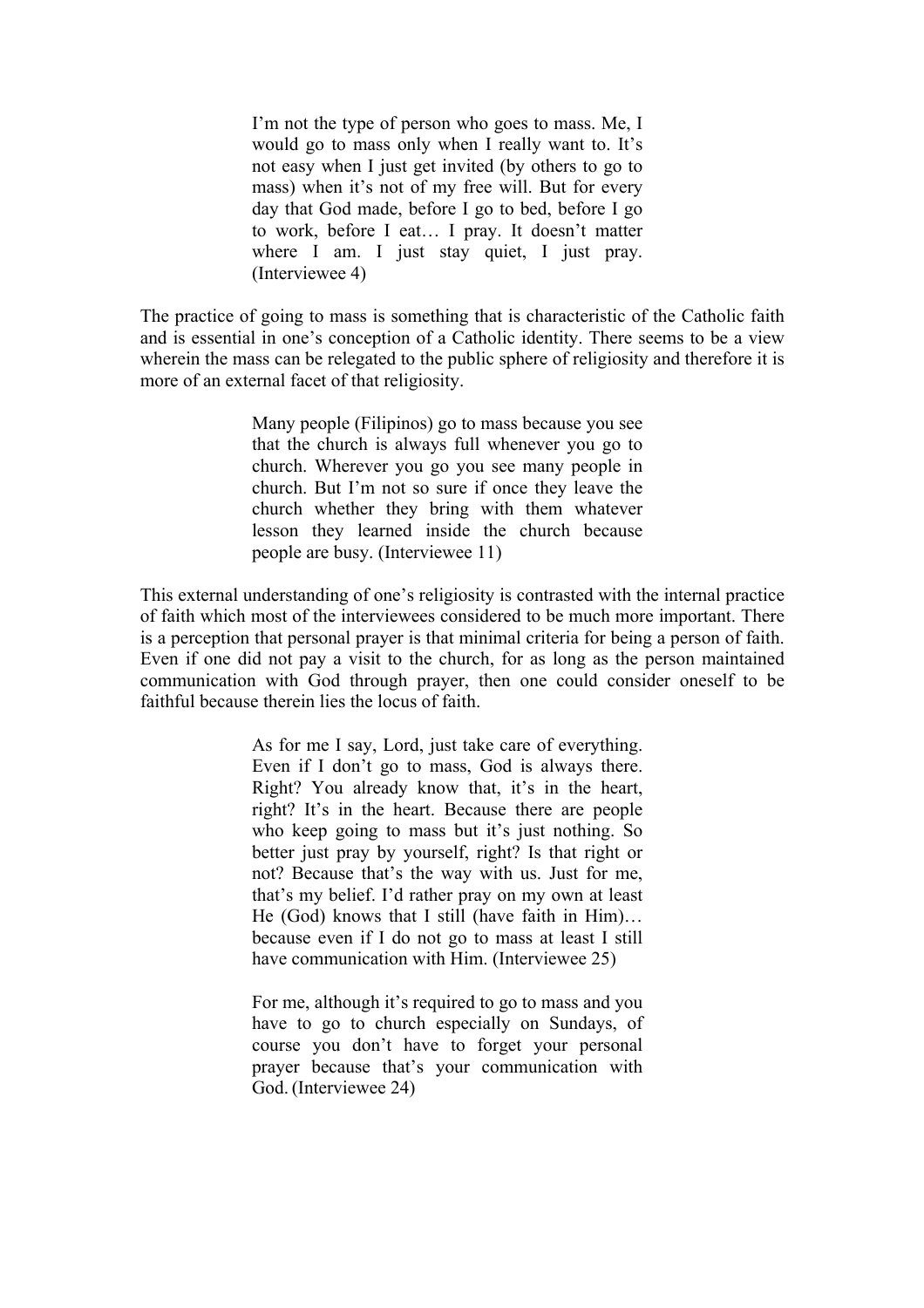Even when you're at home, at any time, whatever you want, you pray. Even at home. That's how we do it. Even when we're at home, it's like that. (Interviewee 6)

It can be seen that there is a dichotomy between public practice (the mass) and private experience (personal prayer). And as shown by the interviews, the private and internal (*loób*) matters more than the public and external. For the Filipino migrant in Macau, even though there is the external availability or physical accessibility of churches and together with that the celebration of the mass, what seems to matter more is the faith that one holds within. It can be argued that personal prayer is both necessary and sufficient for being a person of faith.

### **Conclusion**

One of the central features of the faith of Filipino Catholic migrants involves the belief in the role that God plays in their experience as migrants. This belief essentially is about the dynamics between fatalism and self-determination. The migrants' attitudes towards these beliefs was only limited to total fatalism and shared agency with God's predetermined plans. This shows that for Filipinos, God is always a presence in the course of their life events.

The faith of Filipino migrants has varied views and expressions. In general, faith for Filipinos is not primarily anchored on morality nor is it founded on rational or intellectual grounds. Instead, the variations of faith among Filipinos relate to emotional experiences as well as experiences that are best expressed in the words of their native language. Some of the emotions associated with faith in the context of the Filipino experience include the feeling of lightness of being, the feeling of being strengthened, the comfort one gets from holding on to God, leaning upon God, and counting on God as one's fundamental support. Another emotional feeling is the fear of God which is probably the one closely related to morality although this fear is primarily founded on a strong sense of the presence of God in one's life.

For Filipino migrants, faith fundamentally lies in personal prayer as opposed to the public or social expression of religiosity such as going to mass. Filipinos maintain the practice of personal prayer which remains constant and is considered to be the bedrock of their faith over and above external rituals. This is due to the Filipino worldview and view of life that involves *loób*—the interiority that is essential to life—something that is strongly characteristic of Filipino culture.

It is highly relevant to consider an anthropological approach that takes into account language and meaning in the study of the faith of migrants. When migrants find themselves in a foreign society, their ethnic identity becomes salient and they find familiarity in the use of their own language. Studying the richness and the depth of meaning in words that themselves bear concepts and worldviews that are especially related to faith provide us with much insight and an understanding that the study of faith is so much more than the measurement provided by empirical data.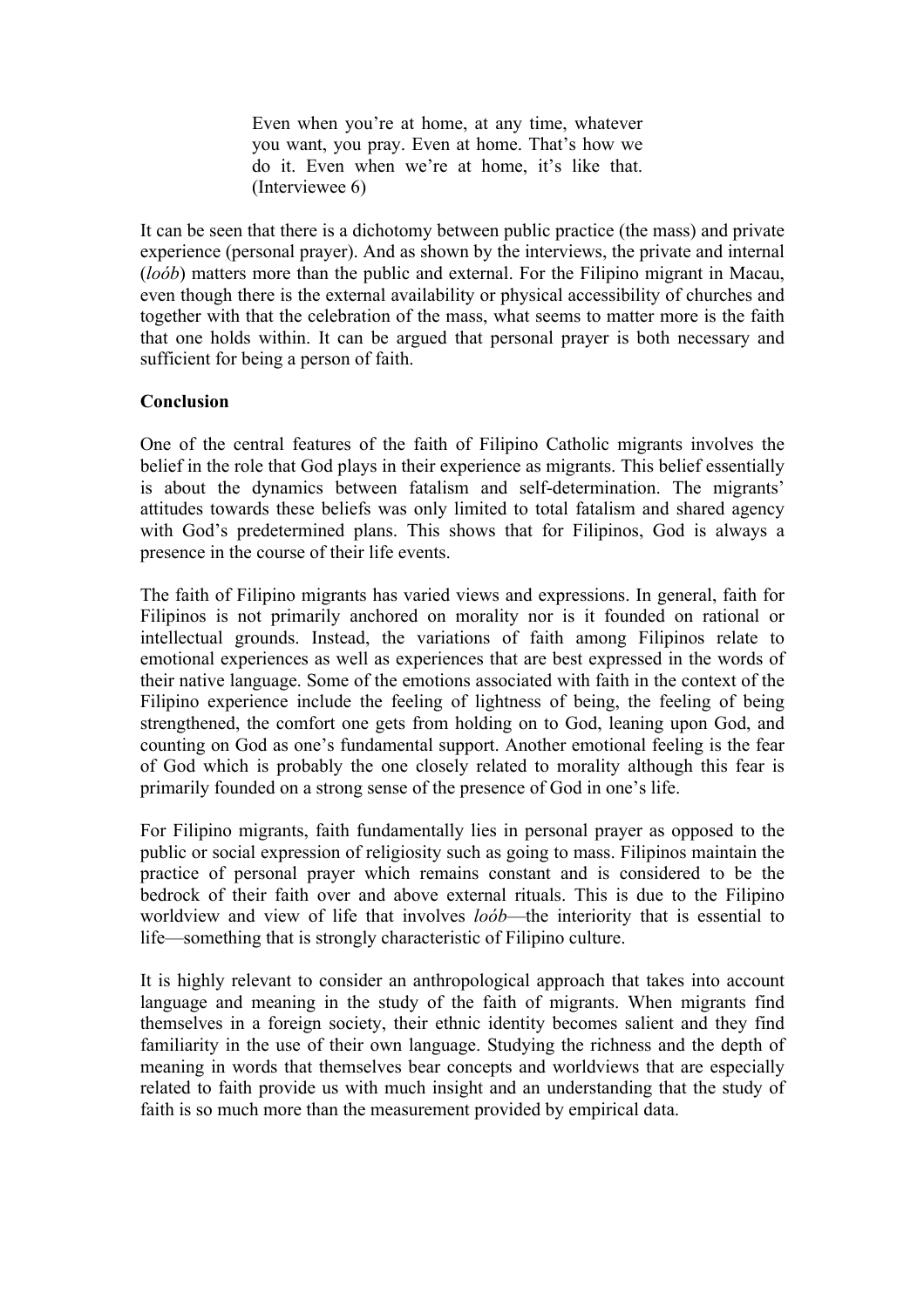## **References**

Alejo, A. (1990). *Tao po! Tuloy!: Isang landas ng pag-unawa sa loob ng tao*. Quezon City: Ateneo de Manila University Press.

Asis, M. M. B. (2006). The Philippines' culture of migration. Migration Information Source. Available online at: http://www.migrationpolicy.org/article/philippinesculturemigration.

Au, E. W. M. (2008). *Negotiable fate: Potential antecedents and possible consequences*. Unpublished doctoral dissertation, University of Illinois at Urbana-Champaign, IL.

Au, E. W., Chiu, C., Zhang, Z., Mallorie, L., Chaturvedi, A., Viswanathan, M., & Savani, K. (2011). Negotiable fate: Social ecological foundation and psychological functions. *Journal of Cross-Cultural Psychology*, *43*(6), 931-942.

Bernard, H. R., & Ryan, G. W. (2010). *Analyzing qualitative data: Systematic approaches.* Los Angeles and London: SAGE.

Bostrom, L. (1968). Filipino bahala na and American fatalism. *Silliman Journal, 15*(3), 399-413.

Bradby, H. (2002). Translating culture and language: A research note on multilingual settings. *Sociology of Health & Illness, 24*(6), 842-855.

CSGC. (2013). *Christianity in its global context, 1970-2020: Society, religion, and mission*. South Hamilton, MA: Center for the Study of Global Christianity, Gordon-Conwell Theological Seminary.

Choi, I., Nisbett, R. E., & Norenzayan, A. (1999). Causal attribution across cultures: Variation and universality. *Psychological Bulletin*, *125*(1), 47-63.

Cohen, A. B., Siegel, J. I., & Rozin, P. (2003). Faith versus practice: Different bases for religiosity judgments by Jews and Protestants. *European Journal of Social Psychology, 33*, 287–295.

Commission on Filipinos Overseas (2013). *Stock estimate of overseas Filipinos*. http://www.cfo.gov.ph/index.php?option=comcontent&view=article&id=1340:stockestimate-of-overseas-filipinos&catid=134:statisticsstock-estimate&Itemid=814

DSEC Macau. (2014). *Macau yearbook of statistics: 2014*. Macau: Statistics and Census Service.

de Mesa, J. (1986). Loob and prayer. *Ministry Today, 2*(1).

Inhetveen, K. (2012). Translation challenges: Qualitative interviewing in a multilingual field. *Qualitative Sociology Review, 8*(2), 28-45.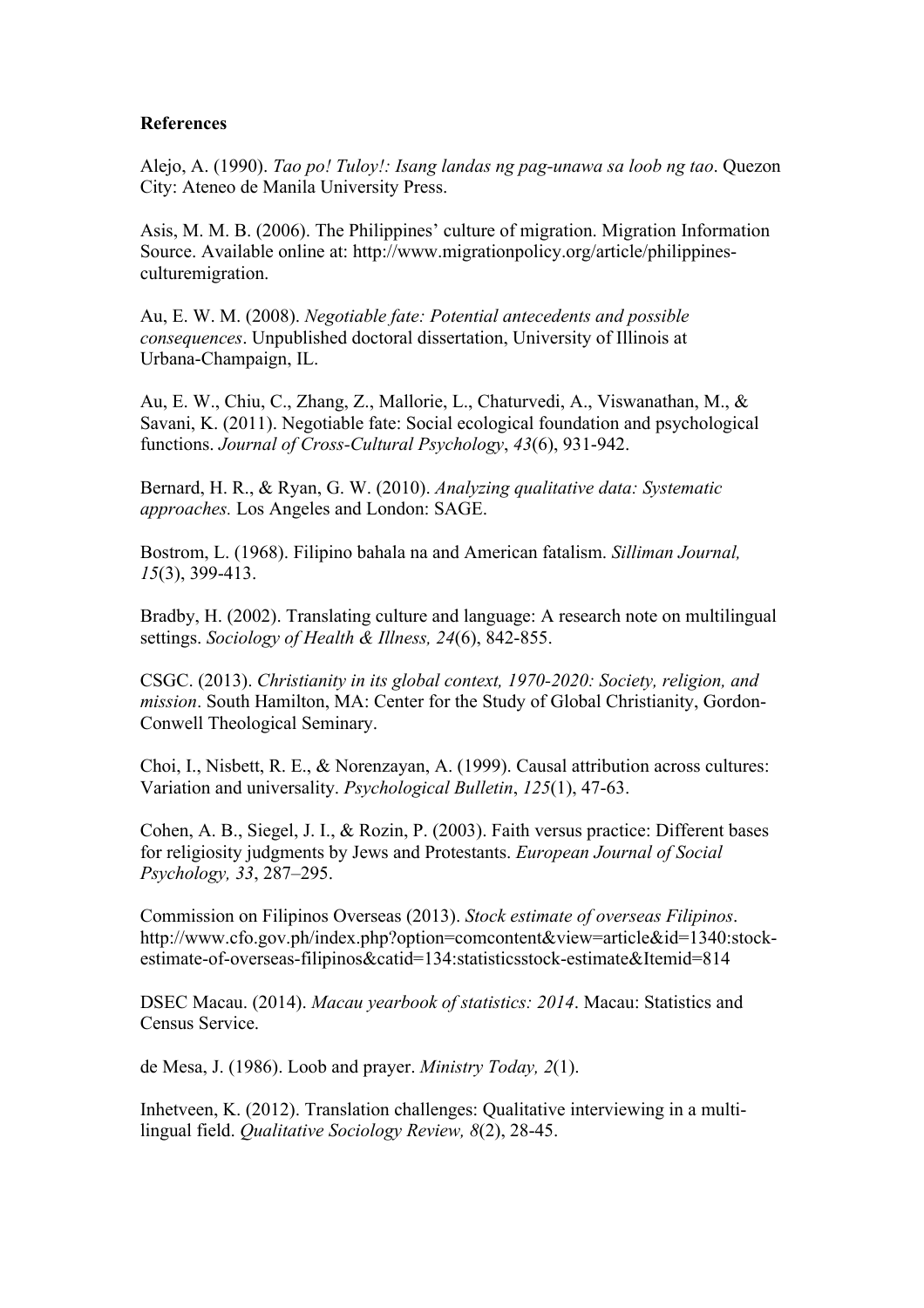Jocano, F. L. (1997). *Filipino value system: A cultural definition*. Quezon City: Punlad Research House.

Kray, L. J., George, L. H., Liljenquist, K. A., Galinsky, A. D., Tetlock, P., & Roese, N. (2010). From what might have been to what must have been: Counterfactual thinking creates meaning. *Journal of Personality and Social Psychology, 98*, 106-118.

Lacaba, E. (1974). Ang loob: Ilang tala sa paglimi-liming Pilipino. In *The Literary Apprentice*.

DSAL. (2018). *Number of non-resident workers by industry and country/region of issuance of identification document*. Macau Labor Affairs Bureau website. https://www.dsal.gov.mo/en/text/download\_statistics/folder/root.html

Malle, B. F. (1999). How people explain behavior: A new theoretical framework. *Personality and Social Psychology Review, 3*, 23-48.

McCormack, C. (2000). From interview transcript to interpretive story: Part 1— Viewing the transcript through multiple lenses. *Field Methods, 12*(4), 282- 297.

Miranda, D. (1989). *Loob: The Filipino within*. Manila: Divine Word Publications.

Morris, M. W., Nisbett, R. E., & Peng, K. (1995). Causal attribution across domains and cultures. In *D.* Sperber, D. Premack, & A. J. Premack (Eds.), *Causal cognition: A multidisciplinary debate*. (pp. 577-612). Oxford: Clarendon Press.

NSO. (2014). *Philippines in figures: 2014*. Quezon City, Philippines: National Statistics Office.

Nisbett, R. E., & Miyamoto, Y. (2005). The influence of culture: Holistic versus analytic perception. *Trends in Cognitive Sciences, 9*(10), 467-473.

Norenzayan, A., & Lee, A. (2010). It was meant to happen: Explaining cultural variations in fate attributions. *Journal of Personality and Social Psychology*, 98, 702- 720.

Pepitone, A., & Saffiotti, L. (1997). The selectivity of nonmaterial beliefs in interpreting life events. *European Journal of Social Psychology, 27*, 23–35.

Pew Research Center Forum on Religion and Public Life. (2015). *The future of world religions: Population growth projections 2010-2050*. Washington, D.C.: Pew Research Center.

Riessman, C. A. (1993) *Narrative analysis*. Newbury Park, CA and London: Sage.

Risen, J. L., & Gilovich, T. (2008). Why people are reluctant to tempt fate. *Journal of Personality and Social Psychology, 95*, 293-307.